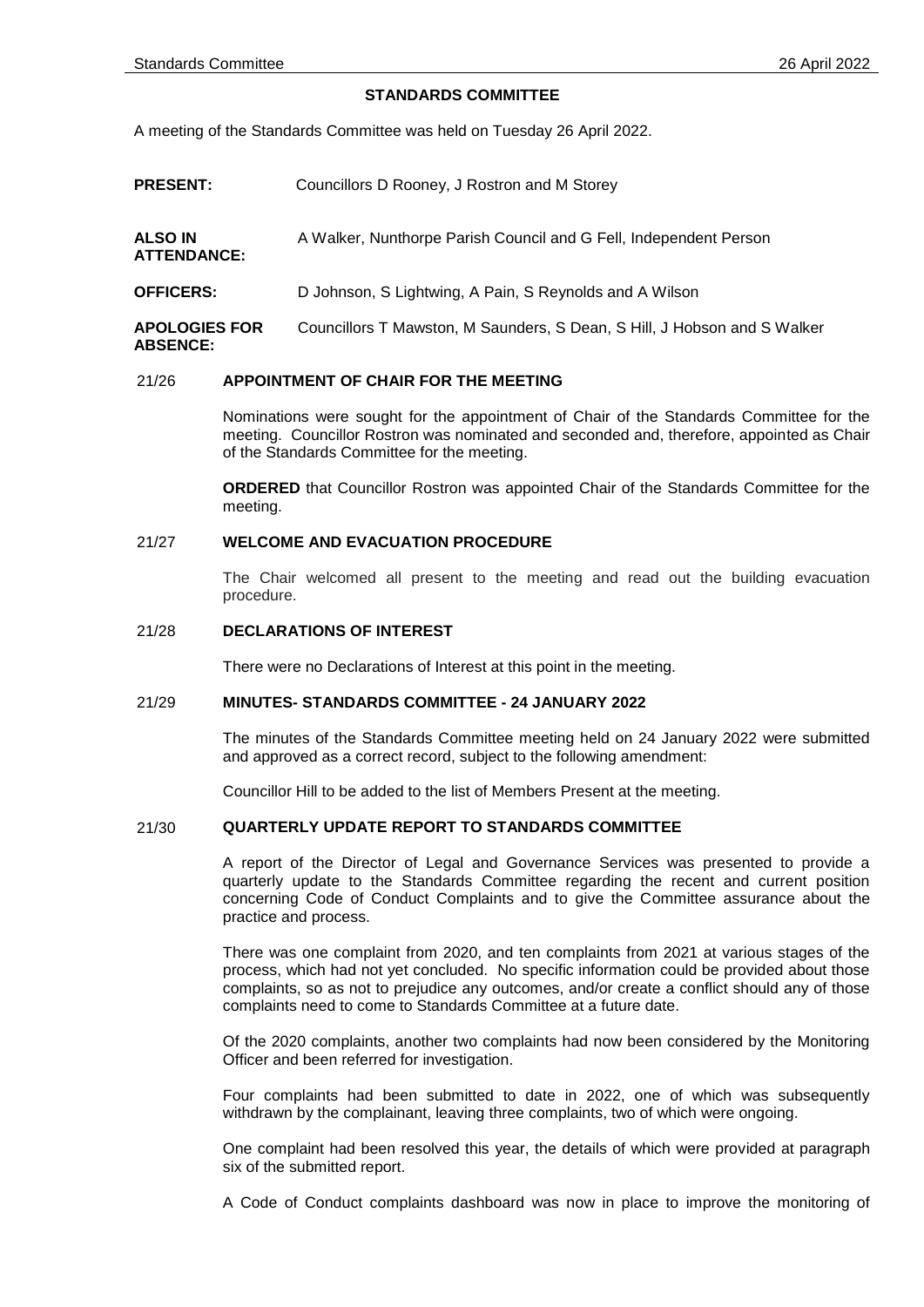performance and outcomes in relation to complaints. A Member highlighted that the Monitoring Officer had previously informed the Committee that the dashboard would be available for this meeting. The Officer explained that the dashboard could not be shared with Members as the information displayed may be prejudicial to complaints that were currently outstanding. The dashboard was used to keep a track of the number of, and type of, complaints, so that some analysis could be undertaken. The aim of the analysis was to try and target, and therefore minimise, those types of complaints by offering some bespoke training to Members on those issues. It was suggested that a mock dashboard could be produced to give Members an idea of the system.

In line with the recently approved amended Code of Conduct, the process of dealing with complaints had been reviewed and a copy of the updated arrangements was attached to the submitted report. The process had been cross referenced with the LGA Model Code of Conduct Guidance to ensure that the Council was operating within those guidelines. There had been some minor amendments to the process, such as changes to a two stage preliminary test to determine whether a complaint was accepted or rejected on receipt. The overall process remained broadly the same with updated timescales.

The following elements of the updated arrangements were discussed:

### Appendix 1

Paragraph 9 Investigation – clarify that the Monitoring Officer and Independent Person would look at the complaint as a whole to see whether it was an issue that could be dealt with by advice and guidance as an alternative to an investigation.

Paragraph 9.2 – reference to be made to some of the criteria that the Monitoring Officer and Independent Person would balance when considering whether to appoint an Investigating Officer.

Paragraph 10 – it was clarified that if there was a criminal investigation the complaints process may be suspended but not stopped. Discussions might take place with the Monitoring Officer and Police to determine whether the Council needed to take actions outside of the standards process to protect people or the Council.

# Appendix 2

Paragraph 1.6 – it was suggested that a timescale should be agreed at the outset by the Monitoring Officer and Independent Person for the Subject Member to engage in the investigation process.

# Appendix 3

Paragraph 2.1 – it was queried whether a Subject Member had the right to be accompanied by a Trade Union representative – as there was the potential for this person to be a Council officer. The Officer agreed to seek further clarification on this point. It was noted that the Standards Committee Hearing Procedure formed part of the Constitution and any change would require Council approval. The Arrangements were a working document.

The Chair asked whether the Council had received a response from the Secretary of State regarding the Standard Committee's concerns in respect of the lack of sanctions available in response to breaches to the Members' Code of Conduct. The Committee on Standards in Public Life had undertaken a review of Local Government Ethical Standards and the Government had recently issued a response to the Committee's report. The Head of Democratic Services agreed to circulate a copy of the response.

### **AGREED** as follows that:

1. the information provided was received and noted.

2. a mock complaints dashboard would be provided to the Committee.

3. amendments to the Arrangements for dealing with Code of Conduct complaints, as suggested at the meeting, would be incorporated.

4. A copy of the Government's response to the Committee on Standards in Public Life Report would be circulated to the Committee for discussion at a future meeting.